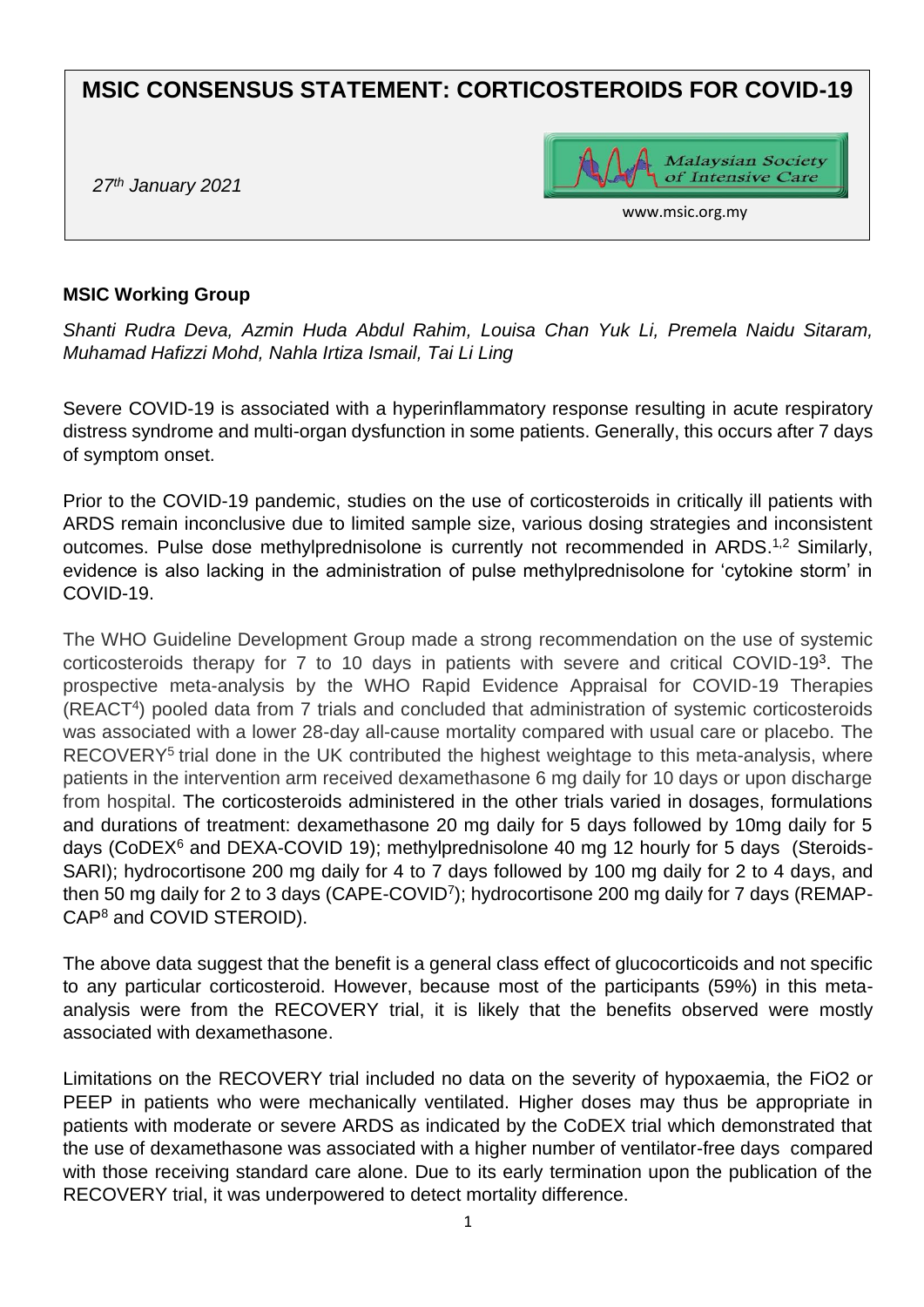## **Dose and duration**

| <b>Oxygen</b><br>therapy                                 | <b>Steroid</b>      | <b>Dose</b>                                               | <b>Comment</b>                                                                                                                                                                                                                                                    |
|----------------------------------------------------------|---------------------|-----------------------------------------------------------|-------------------------------------------------------------------------------------------------------------------------------------------------------------------------------------------------------------------------------------------------------------------|
| Nil                                                      | Not indicated       |                                                           | Increases risk of mortality <sup>4</sup>                                                                                                                                                                                                                          |
| Nasal prongs<br>or<br>Facemask<br>$5-8$ L/min            | IV<br>Dexamethasone | 6 mg daily x<br>$7 - 10$ days                             | 7 days of therapy to be considered in<br>patients who improve rapidly                                                                                                                                                                                             |
| HFNC/NIV <sup>*</sup><br>or<br>Mechanical<br>ventilation | IV<br>Dexamethasone | 20 mg daily x 5<br>days then<br>10 mg daily for 5<br>days | Shorter duration of treatment may be<br>considered. This may be guided by<br>clinical condition and inflammatory<br>markers**<br>Rule out other causes of hypoxaemia<br>when patient deteriorates<br>e.g.<br>pulmonary oedema or embolism,<br>heart failure, etc. |

*\* HFNC: high flow nasal cannula \* NIV: non-invasive ventilation \*\* Inflammatory markers: CRP, D-dimer, serum ferritin and LDH*

Alternative glucocorticoids such as methylprednisolone, prednisone or hydrocortisone can be used at equivalent dose of dexamethasone. The total daily equivalent dose for intravenous dexamethasone of 6 mg is 32 mg of methylprednisolone, 40 mg of prednisone and 150 mg hydrocortisone.

Results of studies using higher doses of corticosteroids (> 1 to 1.5 mg/kg/day of methylprednisolone) have to be interpreted with caution as sample size is usually small and heterogeneity of study population. The true incidence of adverse effects with the use corticosteroids such as secondary infections, delirium and avascular necrosis is not known, for most of the randomised trials are of open label, pragmatic design with minimal reporting of adverse events and only reporting short-term outcomes (28-day mortality).

### **Pregnancy**

In pregnant patients with COVID-19 requiring oxygen therapy, glucocorticoid is recommended.<sup>9,10</sup>

However, repetitive doses of antenatal glucocorticoids maybe associated with adverse neurological outcomes, small head circumference, foetal growth restriction and increase risk of neonatal hypoglycaemia. Dexamethasone has high placental transfer while the other glucocorticoids has reduced transfer. Dexamethasone is routinely administered to accelerate foetal lung maturity in patients at risk of preterm delivery.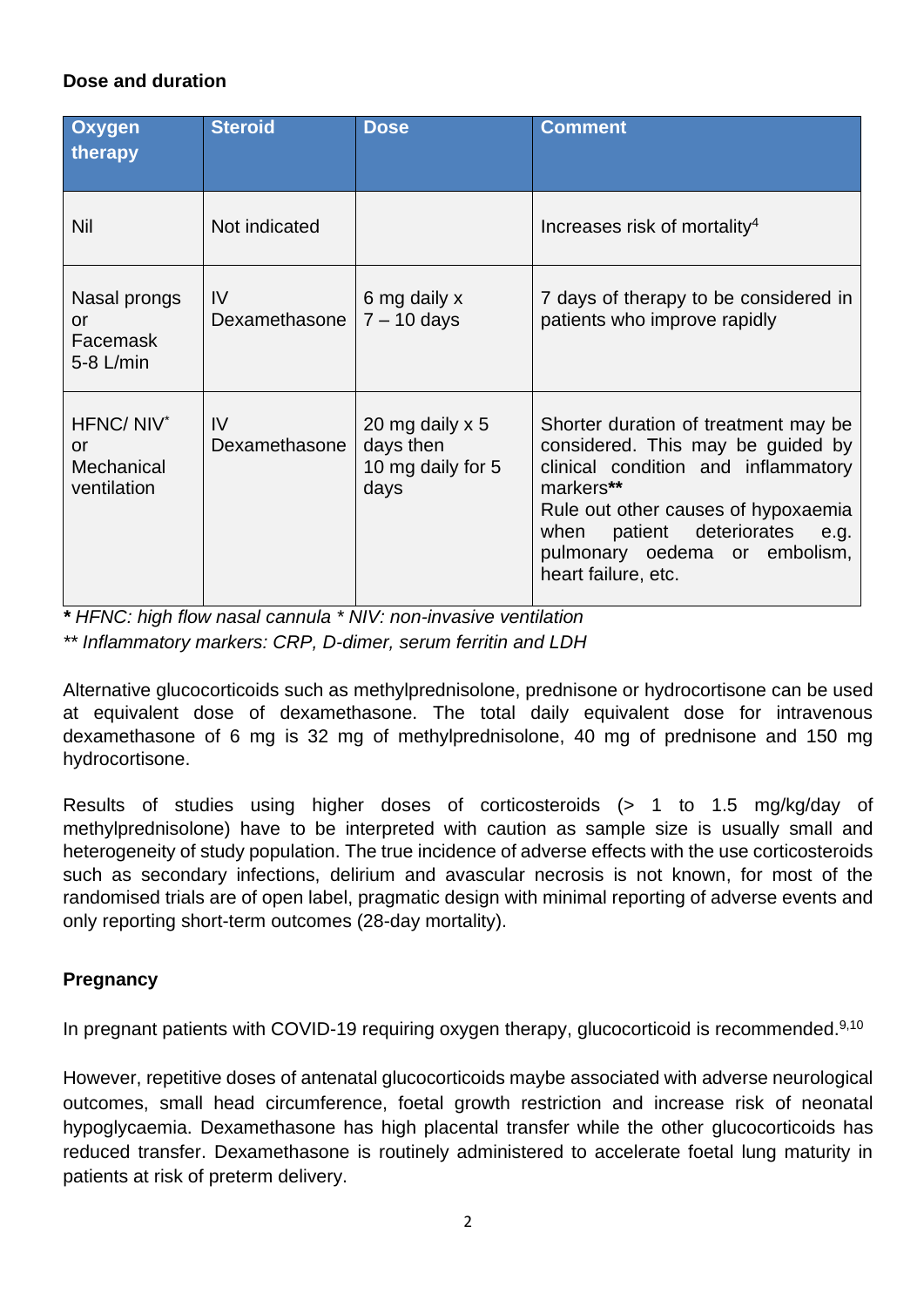## **Dose and duration**

| <b>Weeks of</b><br>pregnancy   | <b>Steroid</b>                                                                                                                                              | <b>Comment</b>                                        |
|--------------------------------|-------------------------------------------------------------------------------------------------------------------------------------------------------------|-------------------------------------------------------|
| $24 - 34$ weeks                | IV Dexamethasone 6 mg 12 hourly x 2 days <sup>11</sup><br>then either<br>Prednisolone 40 mg daily x 8 days<br>or<br>Hydrocortisone 80 mg 12 hourly x 8 days | Dexamethasone<br>required for foetal<br>lung maturity |
| < 24 weeks<br>or<br>> 34 weeks | Prednisolone 40 mg daily x 10 days<br>or<br>Hydrocortisone 80 mg 12 hourly x 10 days                                                                        |                                                       |